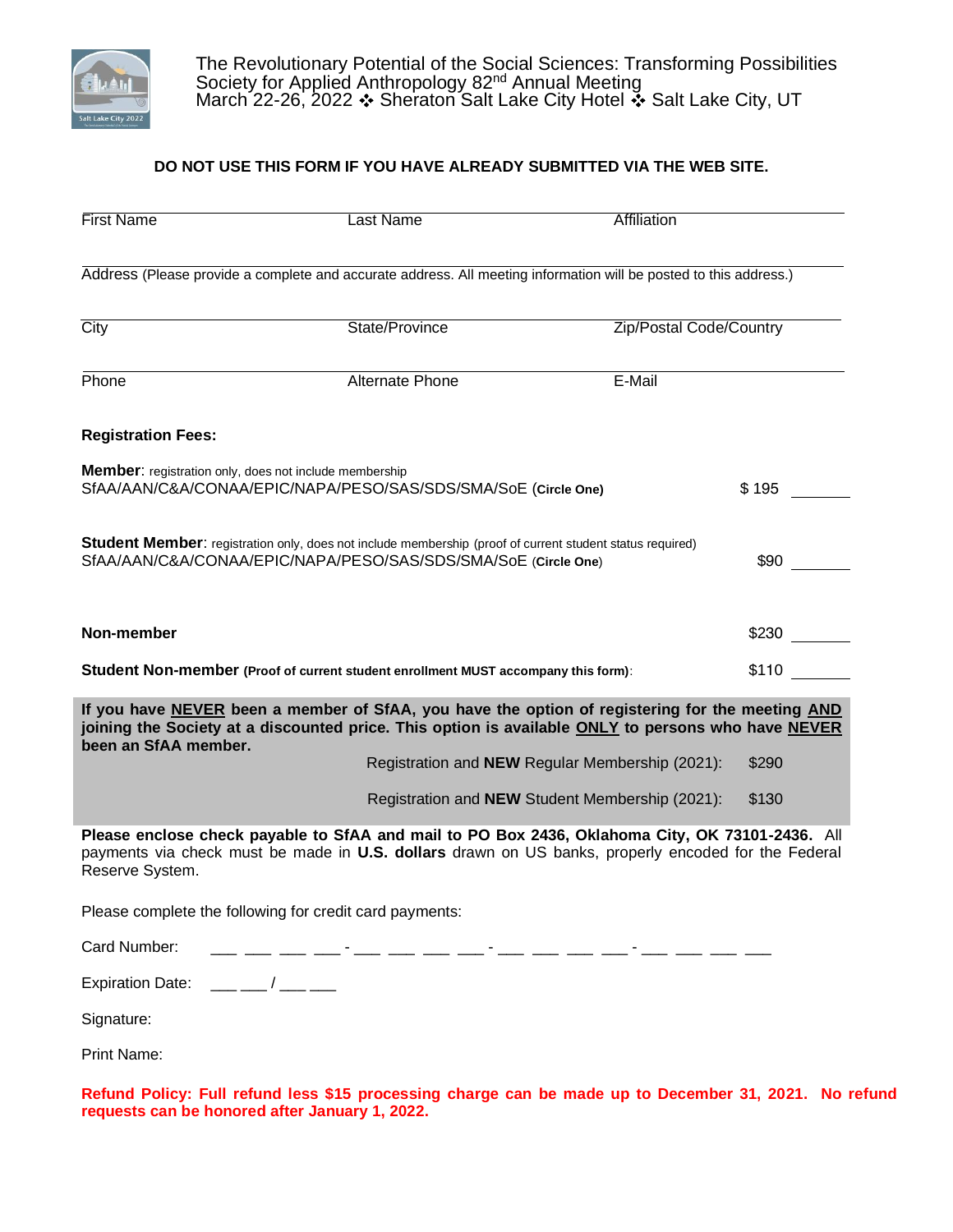# **Session Abstract** (for session chairs only)

The Revolutionary Potential of the Social Sciences: Transforming Possibilities 82<sup>nd</sup> Annual Meeting \* March 22-26, 2022 \* Sheraton Salt Lake City Hotel \* Salt Lake City, UT **DUE OCTOBER 15, 2021**

#### **PLEASE CONSIDER THIS ABSTRACT FOR A SESSION SPONSORED BY:**

| o SfAA             | o AAN        | o C&A | o CONAA                                                                                                                                                                                                                                                                                                                                                           | o EPIC | o NAPA | o PESO | o SAS | o SDS | o SMA | o SoE |
|--------------------|--------------|-------|-------------------------------------------------------------------------------------------------------------------------------------------------------------------------------------------------------------------------------------------------------------------------------------------------------------------------------------------------------------------|--------|--------|--------|-------|-------|-------|-------|
|                    |              |       |                                                                                                                                                                                                                                                                                                                                                                   |        |        |        |       |       |       |       |
|                    | Co-Author(s) |       |                                                                                                                                                                                                                                                                                                                                                                   |        |        |        |       |       |       |       |
|                    |              |       |                                                                                                                                                                                                                                                                                                                                                                   |        |        |        |       |       |       |       |
|                    |              |       |                                                                                                                                                                                                                                                                                                                                                                   |        |        |        |       |       |       |       |
|                    |              |       |                                                                                                                                                                                                                                                                                                                                                                   |        |        |        |       |       |       |       |
|                    |              |       | Yes, you may include my email address with my abstract in the printed program.                                                                                                                                                                                                                                                                                    |        |        |        |       |       |       |       |
|                    |              |       | No, you may not include my email address in the printed program.                                                                                                                                                                                                                                                                                                  |        |        |        |       |       |       |       |
|                    |              |       | ABSTRACT (100 words) FORMAT: LAST NAME, First Name (Affiliation) Title. Abstract.                                                                                                                                                                                                                                                                                 |        |        |        |       |       |       |       |
|                    |              |       | I have included a CD with my session abstract in a Word file.                                                                                                                                                                                                                                                                                                     |        |        |        |       |       |       |       |
|                    |              |       | Participants: Each participant must register and submit a paper abstract. Each paper will be allotted approximately<br>20 minutes. Sessions may include no more than 5 papers or they will become double sessions. For double sessions,<br>please complete this form twice, and indicate in the session title Part I or Part II. (Larger sessions will be split.) |        |        |        |       |       |       |       |
| 1. Name            |              |       | <u> 1989 - Johann Stoff, amerikansk politiker (d. 1989)</u>                                                                                                                                                                                                                                                                                                       |        |        |        |       |       |       |       |
| 1. Paper Title     |              |       |                                                                                                                                                                                                                                                                                                                                                                   |        |        |        |       |       |       |       |
| 2. Name            |              |       | <u> 1989 - Johann Stoff, deutscher Stoffen und der Stoffen und der Stoffen und der Stoffen und der Stoffen und der</u>                                                                                                                                                                                                                                            |        |        |        |       |       |       |       |
| 2. Paper Title     |              |       | and the control of the control of the control of the control of the control of the control of the control of the                                                                                                                                                                                                                                                  |        |        |        |       |       |       |       |
| 3. Name            |              |       | <u> 1989 - Andrea Stadt Britain, amerikansk politik (* 1958)</u>                                                                                                                                                                                                                                                                                                  |        |        |        |       |       |       |       |
| 3. Paper Title     |              |       | and the control of the control of the control of the control of the control of the control of the control of the                                                                                                                                                                                                                                                  |        |        |        |       |       |       |       |
| 4. Name            |              |       |                                                                                                                                                                                                                                                                                                                                                                   |        |        |        |       |       |       |       |
| 4. Paper Title     |              |       |                                                                                                                                                                                                                                                                                                                                                                   |        |        |        |       |       |       |       |
| 5. Name            |              |       |                                                                                                                                                                                                                                                                                                                                                                   |        |        |        |       |       |       |       |
| 5. Paper Title     |              |       |                                                                                                                                                                                                                                                                                                                                                                   |        |        |        |       |       |       |       |
| 1. Discussant Name |              |       |                                                                                                                                                                                                                                                                                                                                                                   |        |        |        |       |       |       |       |
| 2. Discussant Name |              |       |                                                                                                                                                                                                                                                                                                                                                                   |        |        |        |       |       |       |       |

An LCD projector and screen will be provided for all sessions at no charge.

**Send completed form and abstract on CD as a Word file to: SfAA, PO Box 2436, Oklahoma City, OK 73101-2436**. **DO NOT send abstracts via fax.**